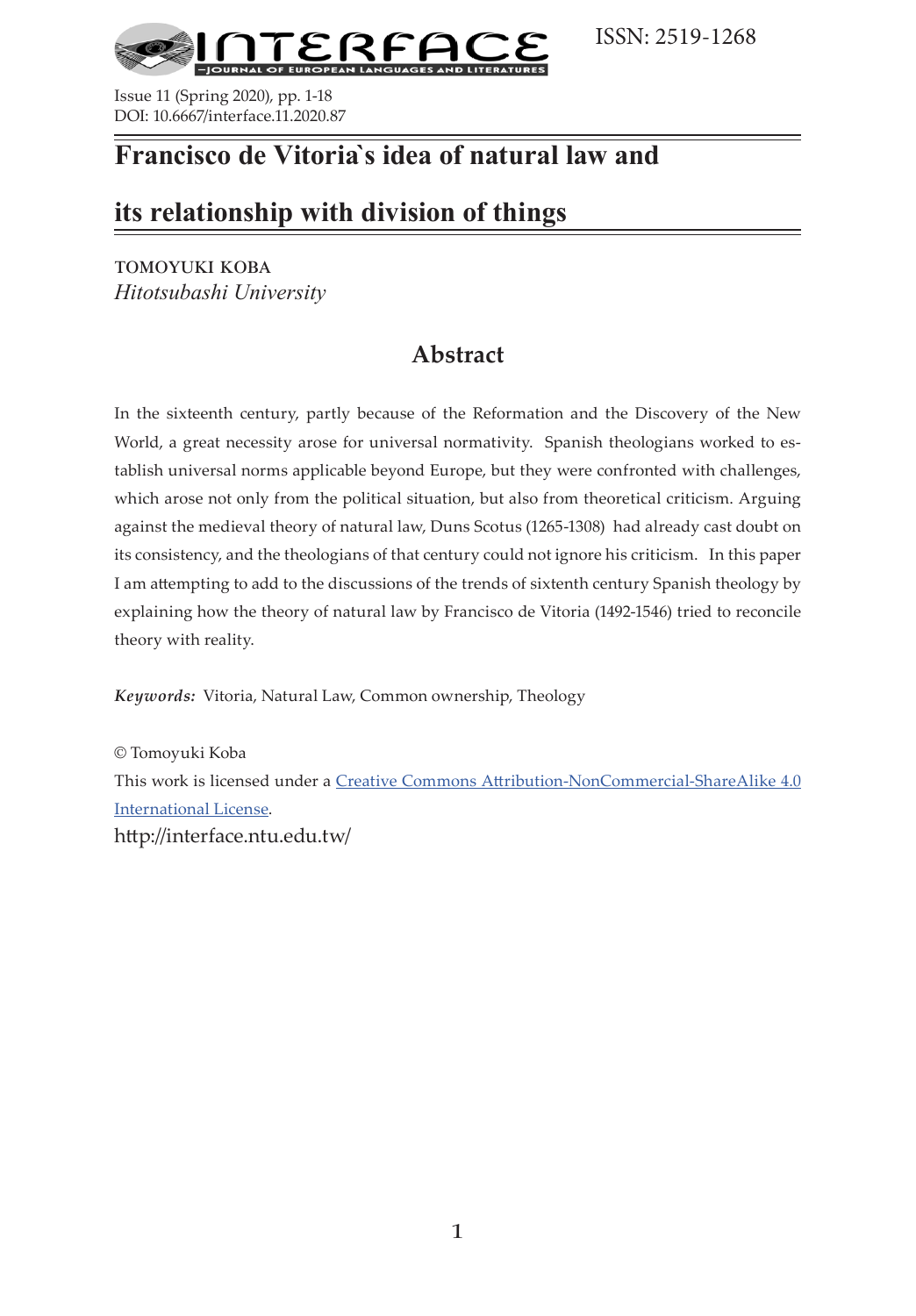# **Francisco de Vitoria`s idea of natural law and**

# **its relationship with division of things**

In the sixteenth century, partly because of the Reformation and the Discovery of the New World, a great necessity arose for universal normativity. The work of Francisco de Vitoria (1492-1546) is thought to be on response to this necessity; however, his innovation was not just the result of the political situation in that period.

In order to understand the novelty and significance of Vitoria`s theory of natural right and natural law (*ius naturale*, *lex naturalis*), we should first be aware of some characteristics of late medieval theories of natural law and natural rights. Although Vitoria is widely acknowledged as a great scholar of Thomistic theology and philosophy, it is not as often acknowledged that he was also familiar with the works of other theologians and humanists such as Duns Scotus, William Ockham, Jean Gerson, and Juan Luis Vives. So, I attempt here to show Vitoria`s theoretical relationship with preceding scholarship.

In this paper, I give a brief account of Vitoria`s life (section 1), and then the earlier interpretation of Vitoria`s theory and the idea of *ius* and *lex* (section 2). Finally, I investigate how Aquinas, Scotus, and Vitoria treat the problem about the foundation of private property (*dominium*) and see distinctiveness of Vitoria by assessment into his text, in this process, we can see his use of new concept about natural law (section3). As we will see, it is difficult to give a definite translation to the Latin word "*ius*", "*lex*" and "*dominium*", and the relationships between "natural right" and "natural law" there were quite delicate; as a result, I am forced to use a variety of words (right, law, faculty, property, dominion, domination) to render them in English, but I always add the original Latin word.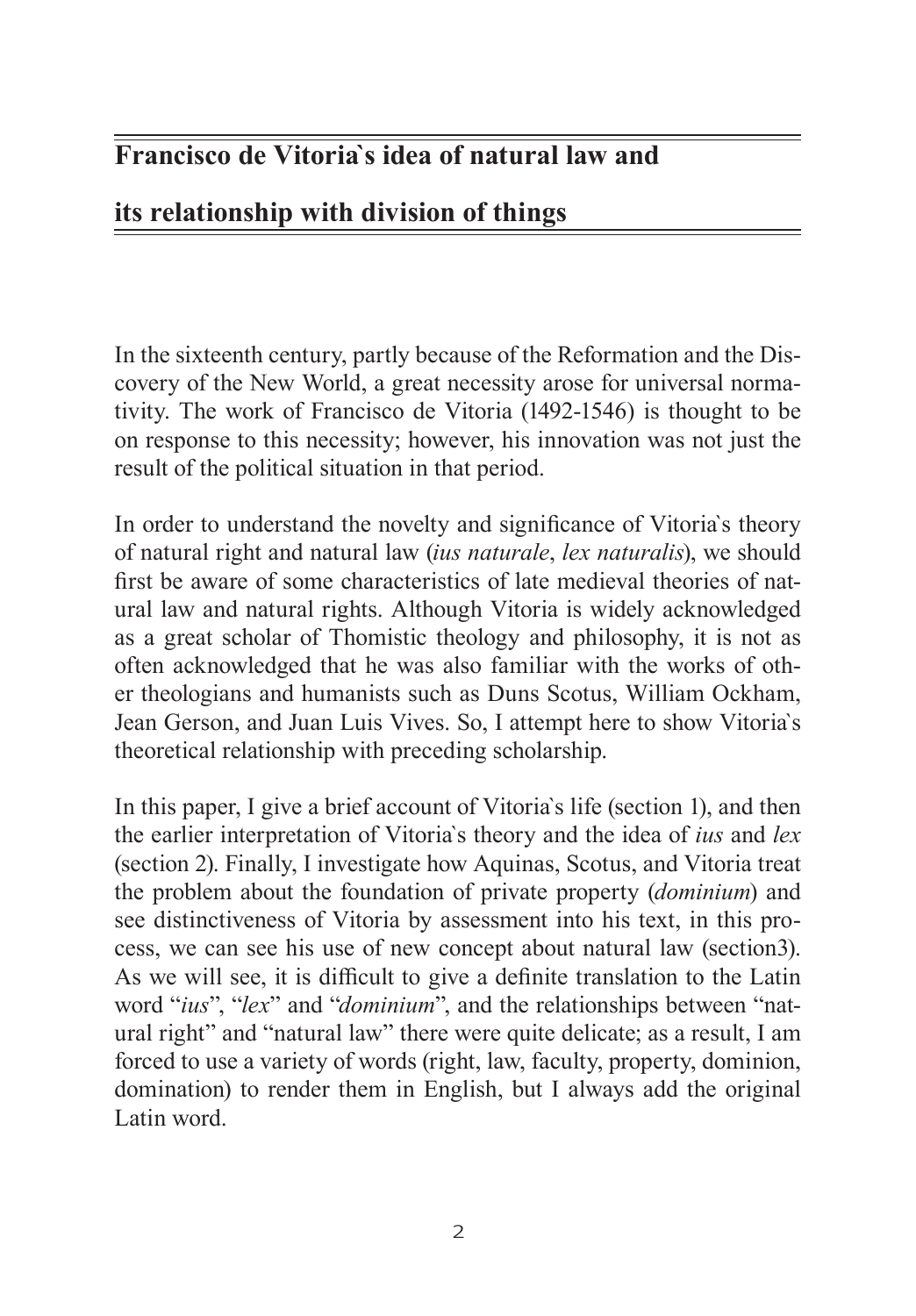## **1 Vitoria`s life**

Francisco de Vitoria,<sup>1</sup> who is well known as one of the founding fathers of international law and as the contributor to the revival of Thomistic theology and philosophy, was born in 1492<sup>2</sup> of a Basque family in Burgos.

He began to study classical languages (Latin and Greek) at a Dominican convent in 1501. In 1509, he was sent to the University of Paris, which was the center of nominalist philosophy and humanistic movement of the Dominican order. He stayed there for 15 years, and during his stay, he studied not only theology but also works of humanists such as Erasmus and the classical text of Cicero and Seneca written in Latin and Aristotle in Greek.

In 1523 Vitoria returned to Spain and began to teach theology at the Dominican College of San Gregorio. In 1525, Vitoria was elected to the principal chair of theology (Cátedra de Prima) at the University of Salamanca and held this position throughout his life. Vitoria and his pupils and successors, Domingo de Soto, Luis de Molina<sup>3</sup> and Francisco Suarez constituted a set of thinkers knwn as the Salamanca School.

Although he was mainly occupied with teaching theology and most of his lectures were based on interpretations of Thomas Aquinas' *Summa Theologiae*, he sometimes held special lectures (*Relectio*) which were open to the public and discussed contemporary political issues. His two most famous lectures were the *Lecture On the Indians4* and the *Lecture*  on the Laws of War.<sup>5</sup> In these lectures, he developed the idea of the right of indigenous people, the validity of their property and the right of free travel and commerce and missionary work (*ius peregrendi*).6

<sup>1</sup> This section is mainly based on Noreña (1975, pp. 36-74), Doyle (1997, pp. 11-40),and Campagna (2010, pp. 22-36).

<sup>2</sup> As Campagna (2010, p. 26) shows, there are other opinions about Vitoria`s birthyear.

<sup>3</sup> He did not study in Spain but Portugal.

<sup>4</sup> *Relectio De Indis recenter inventis*, it is always abbreviated as *De Indis.*

<sup>5</sup> *Relectio de iure belli.*

<sup>6</sup> Although it also became the right of Spaniards to go freely to the New World.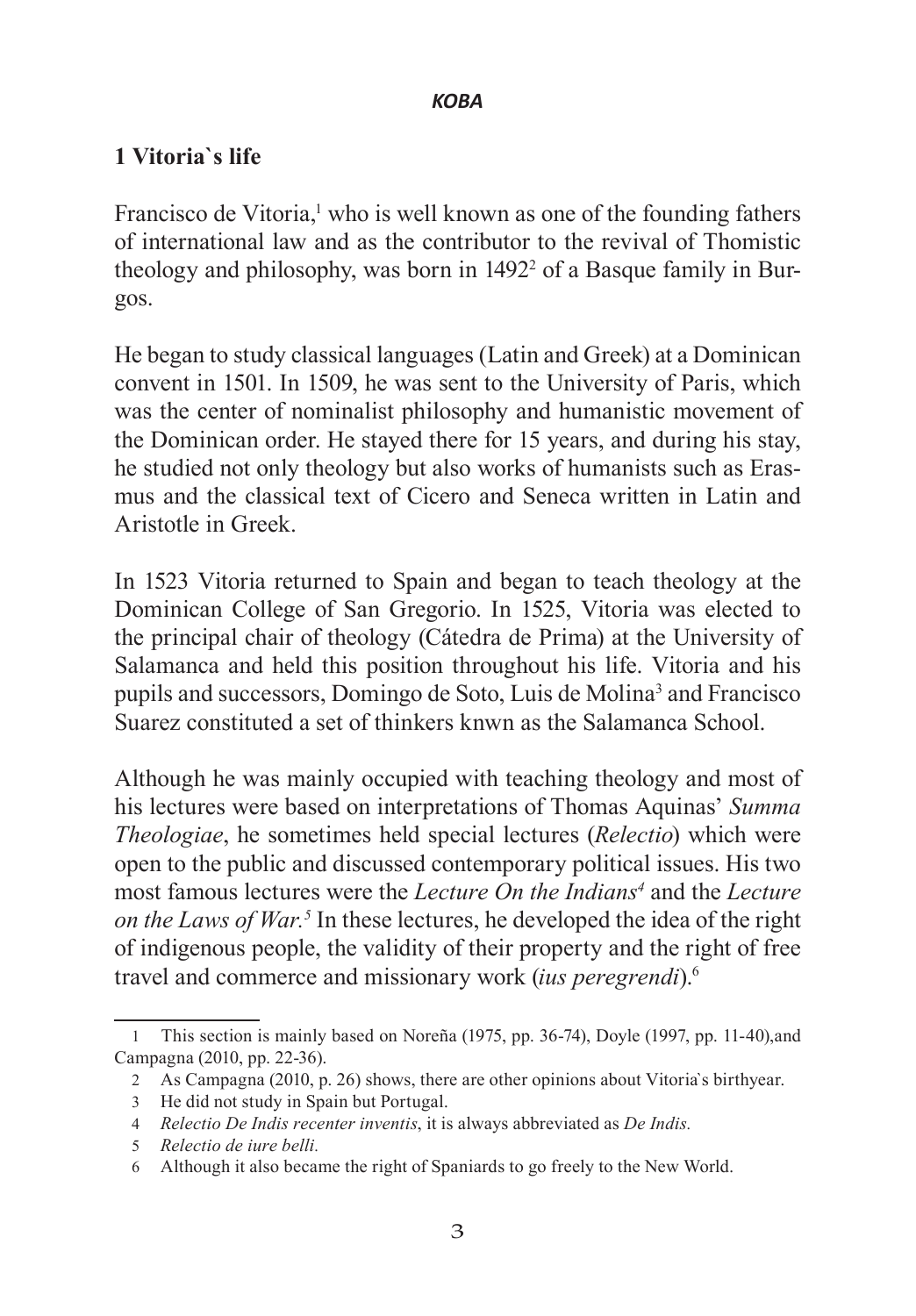He criticized the Spanish policy against France and the conquest of New World by a purely theoretical standpoint, $\bar{z}$  so his criticism might not be radical nor political, but his theory of natural law and human rights had a strong universality which was not restricted only to Christian people and had an effect for a long period.<sup>8</sup> His lectures are often cited by political philosophers of later ages, such as Hugo Grotius, Alberico Gentili and Samuel Pufendorf,<sup>9</sup> while his theory of hospitality proved especially influential.<sup>10</sup>

## **2 Preceding interpretations**

In this section, I will discuss some of the preceding interpretations of Vitoria`s theory of natural right and natural law. The most important problem is whether Vitoria used not only the idea of law, but also the idea of right. Some scholars think that the idea of right is peculiar to modern moral or legal theory and they have tried to prove it. Putting aside the question of their validity, such studies improve our understanding of the idea of right, and thir analyses of Vitoria`s text is also valuable.

## **2. 1 Bernice Hamilton**

Hamilton asserts that in Vitoria`s theory of natural right and natural law, "natural" mainly means this which is rational and generally accepted. When something is natural, it is prescriptive too. When something is prevalent among people, it becomes evidence which shows that such thing may be prescribed by natural law. Additionally, consent of all people confirms prescription of the natural law.11

<sup>7</sup> Tierney (1997, pp. 258,9).

<sup>8</sup> Wagner (2018, pp. 89-91).

<sup>9</sup> Hernandez-Martin (1999, pp. 87-112).

<sup>10</sup> For more details see Cavallar (2002).

<sup>11</sup> Hamilton (1963, p. 12).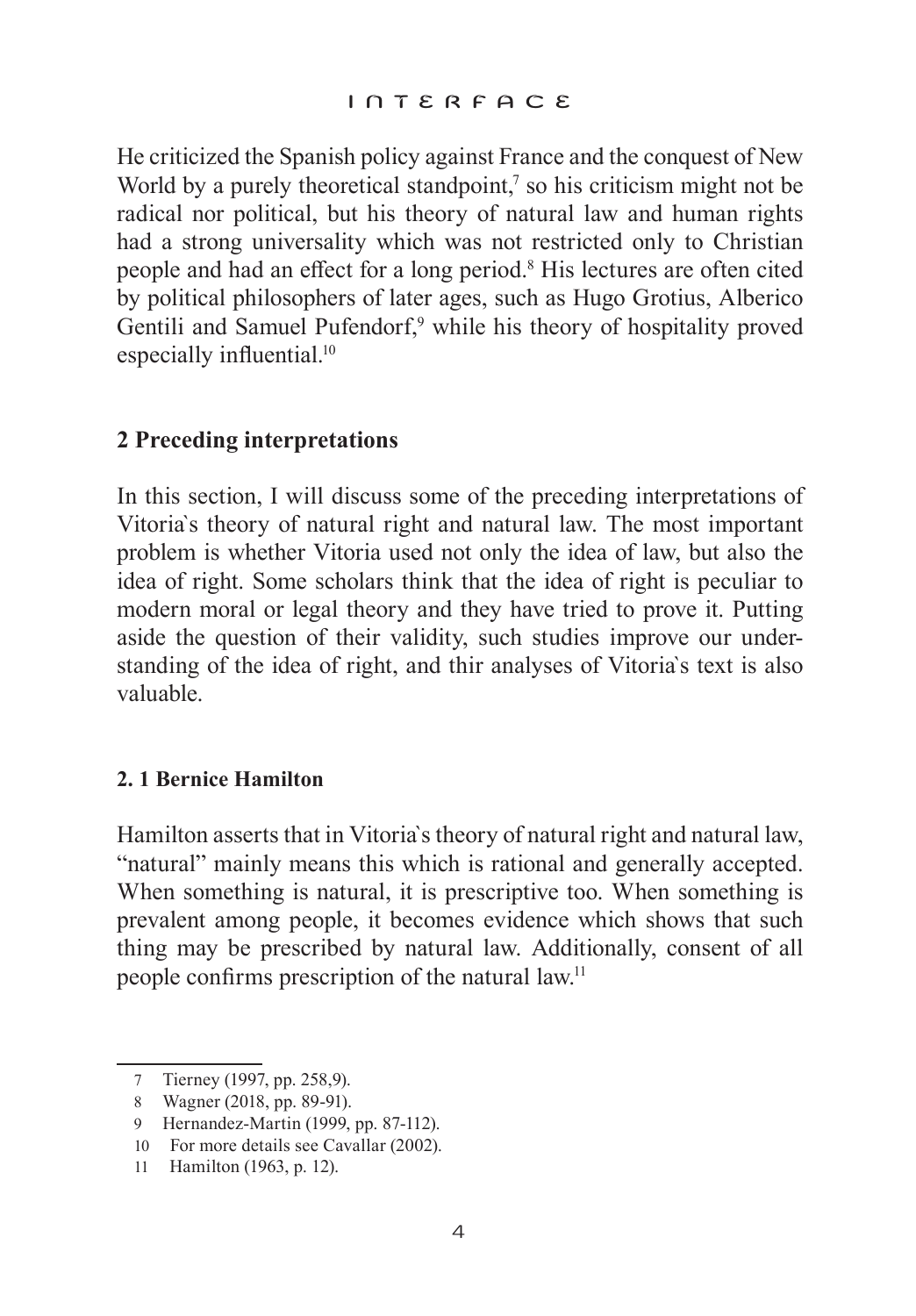According to Hamilton,<sup>12</sup> Vitoria followed Aristotle and observed that th natural thing was at the same time necessary.13 Hamilton`s classical interpretation was generally reasonable, but she did not go any further into analysis of Vitoria`s idea of *ius* in detail.

## **2. 2 Richard Tuck**

Richard Tuck, historian of political thought, emphasizes that Vitoria moderated subjective meaning of *ius* (right) which is formulated by Jean Gerson (1363 -1429) and Conrad Summenhart (1455-1502) with distinguishing *ius* and *dominium* (dominion).<sup>14</sup> According to Tuck's argument, Gersonian rights theory fully admits active human agency and human liberty by assimilating *ius* (right) to *dominium* (dominion) which mean absolute right of disposal and domination. Vitoria rejected Gersonian concept of strictly subjective *ius* (right) because it implies that free men were free to enslave themselves "*ad libitum*" (whatever it pleases, or at liberty) and unconditionally.

According to Tuck, Vitoria denied that liberty can be exchanged like other property and claimed the limited character of human liberty.15 Tuck`s later research also emphasizes only the objective or normative aspect of Vitoria and the other scholars of the Salamanca School.<sup>16</sup> Alongside the interpretation of Tuck, some other researchers also point out the objective character of Vitoria`s theory of natural rights.17 Although in Vitoria`s theory undoubtedly the objective meaning of *ius* (right) is present, yet Vitoria`s distinctiveness from Aquinas is proved by textual research. So, Tuck's interpretation is difficult to accept.<sup>18</sup>

- 15 Tuck (1979, pp. 49, 50).
- 16 Tuck (1999, pp. 16-77).

<sup>12</sup> Hamilton (1963, p. 13).

<sup>13</sup> While it is true that Vitoria specifies that he follows Aristotle, nevertheless, it is still debatable whether Vitoria`s term truly follows Aristotle. See Cortest (2008, p. 38).

<sup>14</sup> Tuck (1979, pp. 44-47).

<sup>17</sup> Todescan (2016, pp. 23-26), André-Vincent (1971, p. 55).

<sup>18</sup> Tierney (1997, pp. 257-264), Demelemestre (2015, pp. 473-492).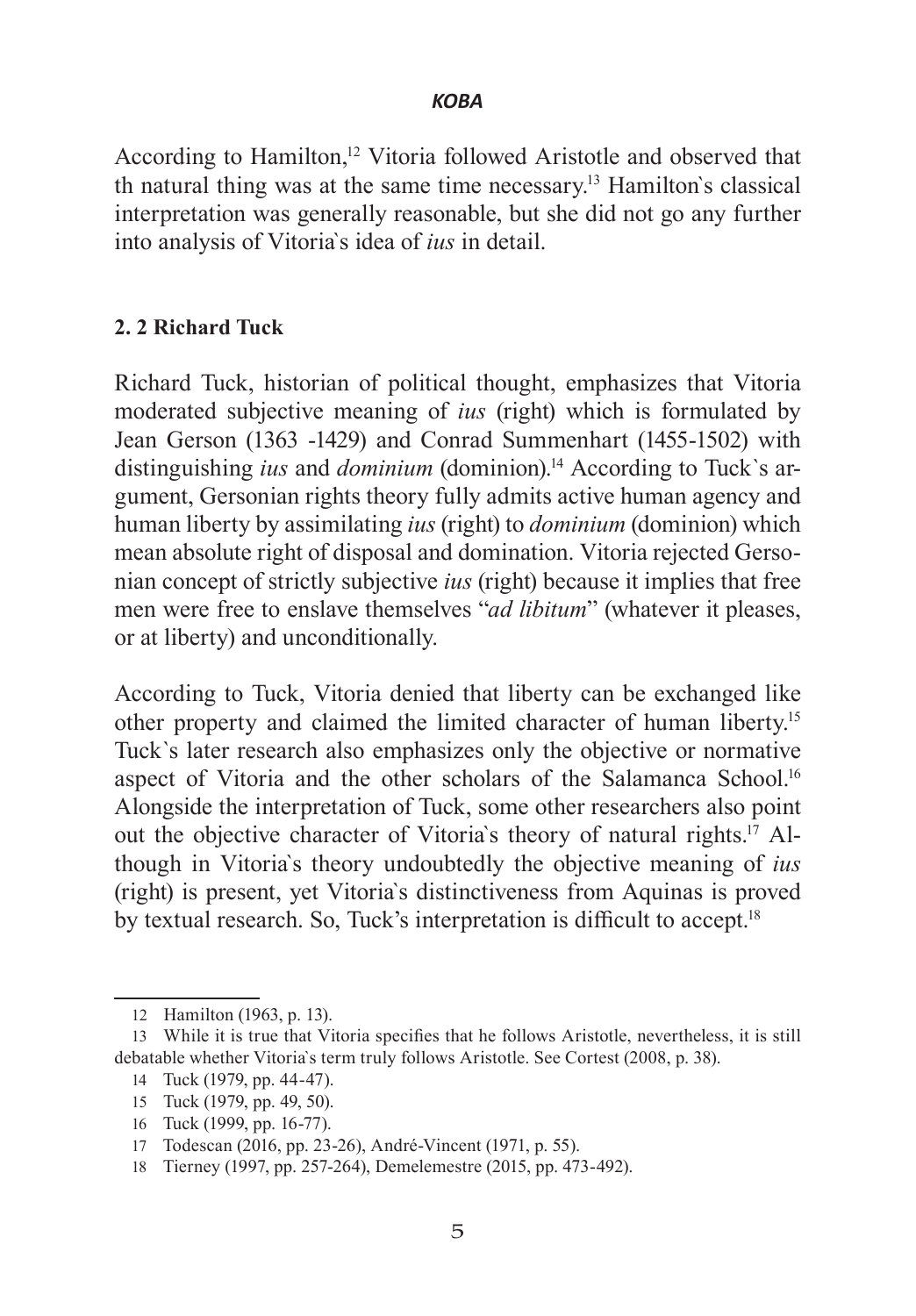#### interface

## **2. 3 Daniel Deckers**

Deckers criticizes Tuck's interpretation<sup>19</sup> and points out that in Vitoria's *Commentary on Summa Theologiae* II-II q. 62, Vitoria defined *ius* as "power or faculty according to law"20 which implies a subjective legal relationship.21

Deckers (1991, pp. 110-124) also argues that Vitoria`s theory of natural law and natural right is based on nature which is expressed in human`s natural inclination (*inclinationes naturales*). In Deckers` view, Vitoria founded his theory on human inclination and admitted the priority of natural inclination over natural law.

Deckers conclusively agrees with sociologist Niklas Luhmann`s interpretation that Vitoria brought the subjective idea of *ius* into the classical tradition of objective idea of *ius* by Aristotle and Thomas Aquinas.<sup>22</sup>

Deckers` emphasis on subjectivity seems in some point favorable for the purposes of this paper, but his interpretation of Vitoria`s concept of natural sociability<sup>23</sup> and the idea of natural inclination<sup>24</sup> are mistaken. Although Deckers associated Vitoria`s idea of "*natura*" with bare humanity and pointed out Vitoria`s optimistic view of humanity, Vitoria (1995, pp. 122-126) in fact used the idea of "*natura*" with a strong normative implication and showed the negative side of human`s unbounded liberty in his earlier lecture.<sup>25</sup>

<sup>19</sup> Deckers (1991, p. 160). He indicates that Tuck`s explanation of Gerson`s "extreme subjectivism" is misleading concept and description of Vitoria`s objective aspect by comparison with such a concept is historically nonsense.

<sup>20</sup> "potestas vel facultas ... secundum leges".

<sup>21</sup> Deckers (1991, pp. 160-163).

<sup>22</sup> Luhmann (1981, p. 56). Deckers (1991, p. 145).

<sup>23</sup> Deckers (1991, pp. 50-53).

<sup>24</sup> Deckers (1991, pp. 110-124).

<sup>25</sup> In this point I agree with criticism by Spindler (2016, pp. 177-185).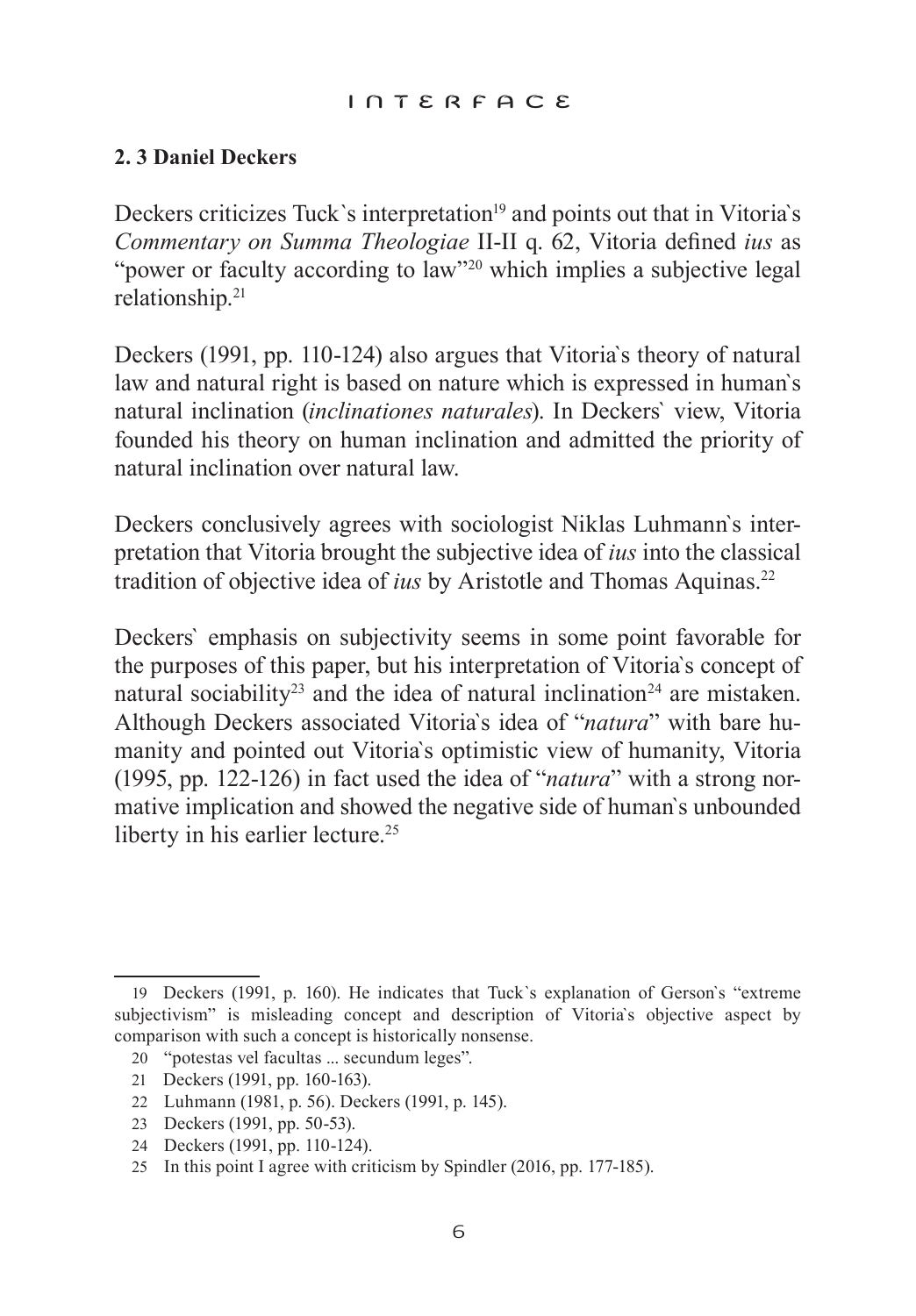### **2. 4. Ernst-Wolfgang Böckenförde**

Böckenförde, known as a great pupil of Carl Schmitt, refers to Deckers`s work positively, but he criticizes that Deckers only emphasized Vitoria`s two aspects,<sup>26</sup> but did not understand that these two aspects coexist.<sup>27</sup> He points out that Vitoria faced the criticism against Thomistic theory of natural law and natural right by Duns Scotus and William Ockham. In his interpretation, Vitoria tried to reconcile Thomas with Scotus and Ockham.28 Vitoria`s relationship with Scotus`s theory was delicate. Böckenförde acknowledges that while Scotus emphasized that natural law and natural right are ordained by God`s absolute will, and these law and right are easily changed by God freely, Vitoria distinguished God`s power of legislation and absolute creation and as a result denied the idea that God`s absolute will can freely change the contents of natural law and natural right.<sup>29</sup> Vitoria certainly rejected God's agency against natural law and natural rights.30

According to Böckenförde`s interpretation (2006, p. 351), Vitoria did not emphasize natural law and natural right based exclusively on *ratio* (reason), but he understood God`s will as integrated with God`s wisdom and reason. So Böckenförde concludes that in terms of reference to God`s will, Vitoria`s argument is not different from that of Scotus.

I agree with the historical overview and the indication of the two aspects of Vitoria by Böckenförde, but his explanation was not sufficiently supported by citation of Vitoria`s text, so there is a need for more inquiry and some emmendations.

<sup>26</sup> Thomistic-objective and subjective.

<sup>27</sup> Böckenförde (2006, pp. 355).

<sup>28</sup> Böckenförde (2006, pp. 350-352).

<sup>29</sup> Böckenförde (2006, pp. 347-348).

<sup>30</sup> "deus in omnibus istis non fecit contra ius naturale nec contra iustitiam, nec dispensavit in aliquo praecept. Dato quod deus non esset legislator sed creator"*Commentary on Summa*  II-II q104 a.4 n2 105 a2 Böckenförde (2006 p. 348).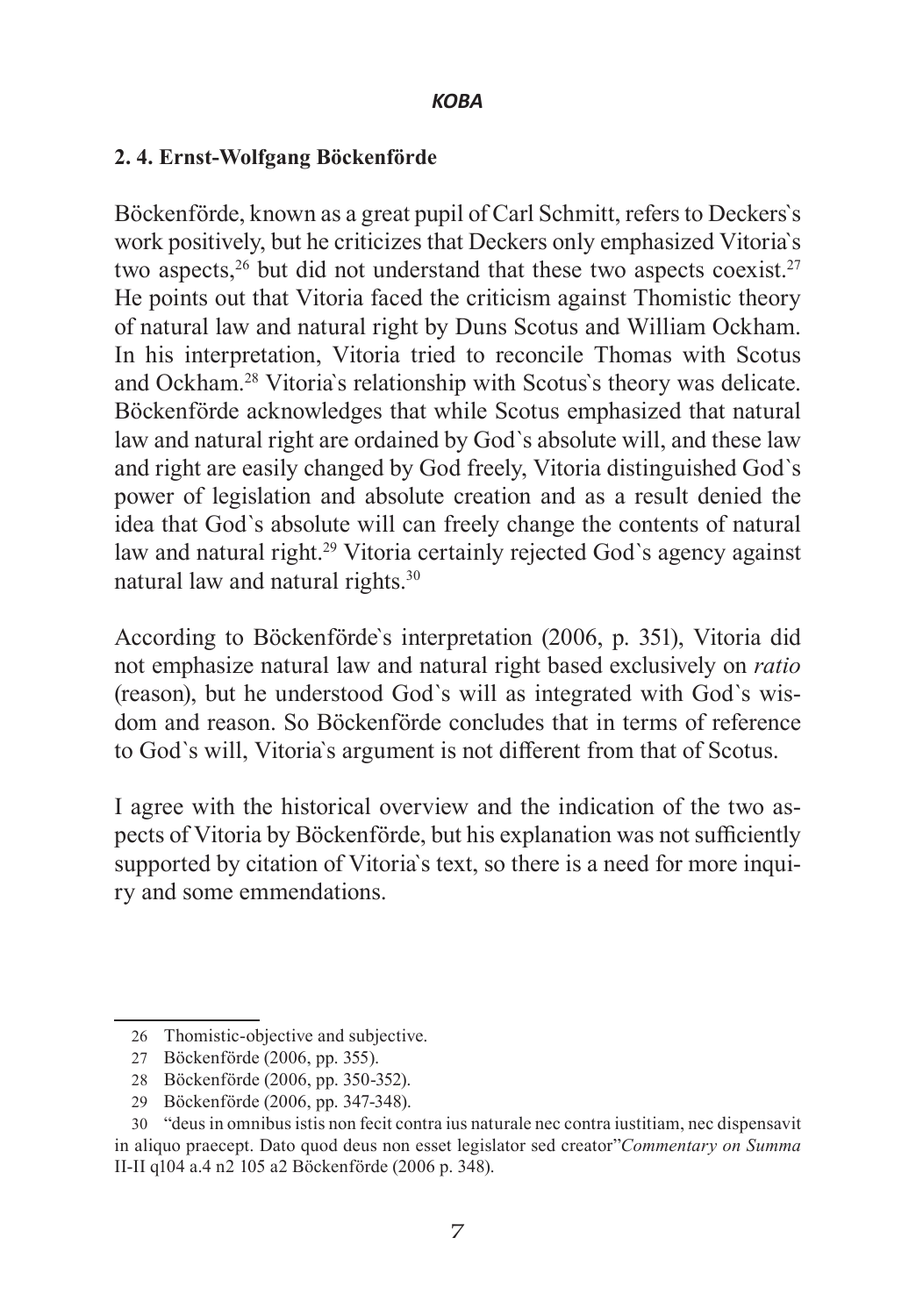#### interface

#### **2. 5. Brian Tierney and Annabel Brett**

Brian Tierney, a scholar of medieval canon law, shows that in medieval era natural law had an important role in legal practice by regulating human law.31

He indicates that the subjective meaning of "*ius*" was already present in 13C within the text of Romanist and Canonist. So, Tierney (1997, pp. 257,258) suggests that Aquinas deliberately adopted the use of "*ius*" with exclusively objective sense. He also points out the conclusive defect of Aquinas`s theory, for example, it is void of the idea of the right of self-defense or of subsistence and showed that Vitoria`s break from Aquinas derived from his conviction of Aquinas`s theoretical defect, especially the argument about restitution.32

Tierney emphasizes that Vitoria articulated the idea of permissive law with defining *ius* as "what is permitted according to law".<sup>33 34</sup>

Tierney (1997, pp. 262-264) shows that by this definition, Vitoria integrated the idea of subjective right with objective justice (*iustum*).35 Although this idea is found in Vitoria`s *Commentary on Summa Theologiae*, Aquinas himself did not deploy this idea.<sup>36</sup>

<sup>31</sup> Tierney (2007, p. 104). Tierney showed that Decretum Gratiani, which is fundamental code of canon law, declared that any custom or statute contrary to natural law was "vain and void" (Dist.8 c.1.).

<sup>32</sup> In *Summa Theologiae* II-II q.62.a1, Aquinas said "secundum ius dominii ab uno possunt ad alium devenire" This sentence cannot be understood when ius only means "what it is right objectively".

<sup>33</sup> "ius ergo licitum por leges", "patet hoc ex sancto Thoma supra q. 57 a.1 ad secundum, ubi dicit quod lex non est proprie ius, sed est ratio iuris, id est, illud ratione cujus aliquid est licitum." (II-II62.1 p. 64).

<sup>34</sup> Tierney1997, 258,259. "patet hoc ex sancto Thoma supra q. 57 a.1 ad secundum, ubi dicit quod lex non est proprie ius, sed est ratio iuris, id est, illud ratione cujus aliquid est licitum." (Vitoria1935,64, II-II. q62.a1).

<sup>35</sup> Brett (1997, p. 128) also makes the same point.

<sup>36</sup> As Tierney (2002, p. 402) 3(2014, pp. 69-91) shows, Aquinas also had the idea of "indifferens" which is distinguished from good or evil, but this idea was not based on natural law but regarded as exception from such law. This theoretical treatment was fatal to the consistency of natural law theory.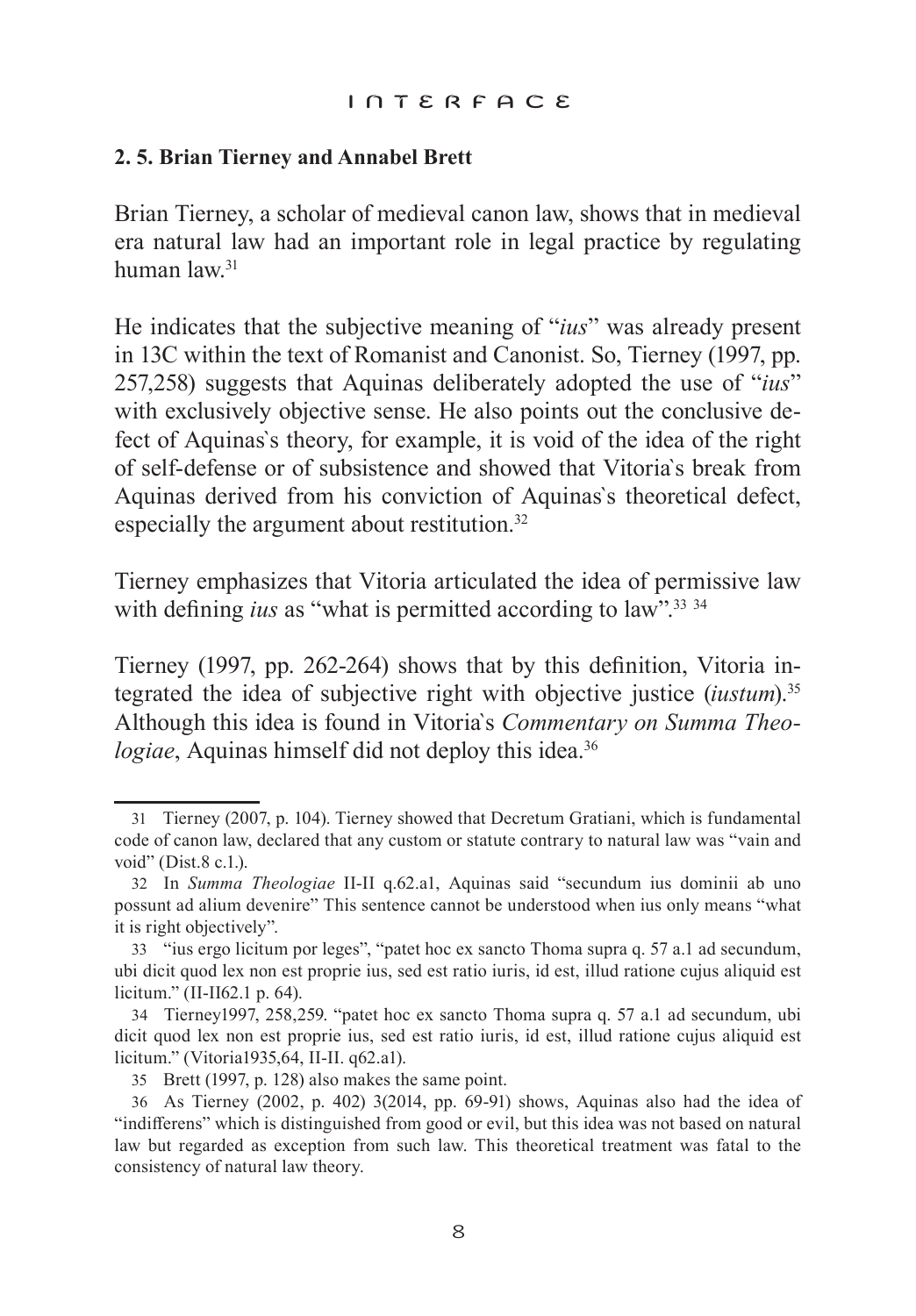As Annabel Brett (1997, pp. 89-122) implied, this concept of permissive law is innovative in the history of natural law theory. She indicated that till 16C, some influential scholars (especially interpreter of Aquinas and Aristotle) kept in the intellectual tradition which understood the idea of *ius naturale* and *lex naturalis* only in the obligatory sense. In this tradition, *ius naturale* and *lex naturalis*, indicators of good and evil are prescriptive not only in the sense that evil must be avoided but also in the sense that good must be pursued. They are sources of both prohibition and direction. Within the Aquinas`s system of natural law and objective natural rights, all things must be intrinsically obligatory. As in the case of "duty" of self-defense, Vitoria`s theory also had the echo of such tradition<sup>37</sup>

Brett also points out the significance of concept of *dominium* (property, dominion, domination) in Vitoria`s theory, and she denied that Vitoria`s idea of *ius* means natural subjective right, it had only traditional sense.<sup>38</sup> Even if Brett`s interpretation is right, it is also true that Vitoria`s idea of dominium has close relationship with *ius*, as I will show.

## **2. 6. "***ius***" and "***dominium***" —fundamental outline**

 In the *Commentary on Summa Theologiae*, Vitoria asserted that all *dominium* is based on *ius,*39 and he defined *dominium* as the faculty to use something according to law (*ius*).40

 In *De indis*, Vitoria clearly observed that *dominium* is *ius* and that only rational beings, who have control over their actions (*dominium*)<sup>41</sup> have *ius*. In this sentence, *dominium* has two senses, one means rational control over the action, the other means property, and both meanings had

<sup>37</sup> This obligatory character of self-defense became one of the justifications for Spanish Conquest, duty to help prey of pagan ritual.

<sup>38</sup> Brett (1997, pp. 129-131). In there, Brett criticized Deckers` interpretation.

<sup>39</sup> "nullum est dominium quod non fundetur in jure" (II-II.q.62. a.1).

<sup>40</sup> "facultas quadam ad utendum re aliqua secundum iura"(II-II q.62 a.1 n8). Otte 1964,40 asserted this definition based on definition of Gerson.

<sup>41</sup> dominium sui actus.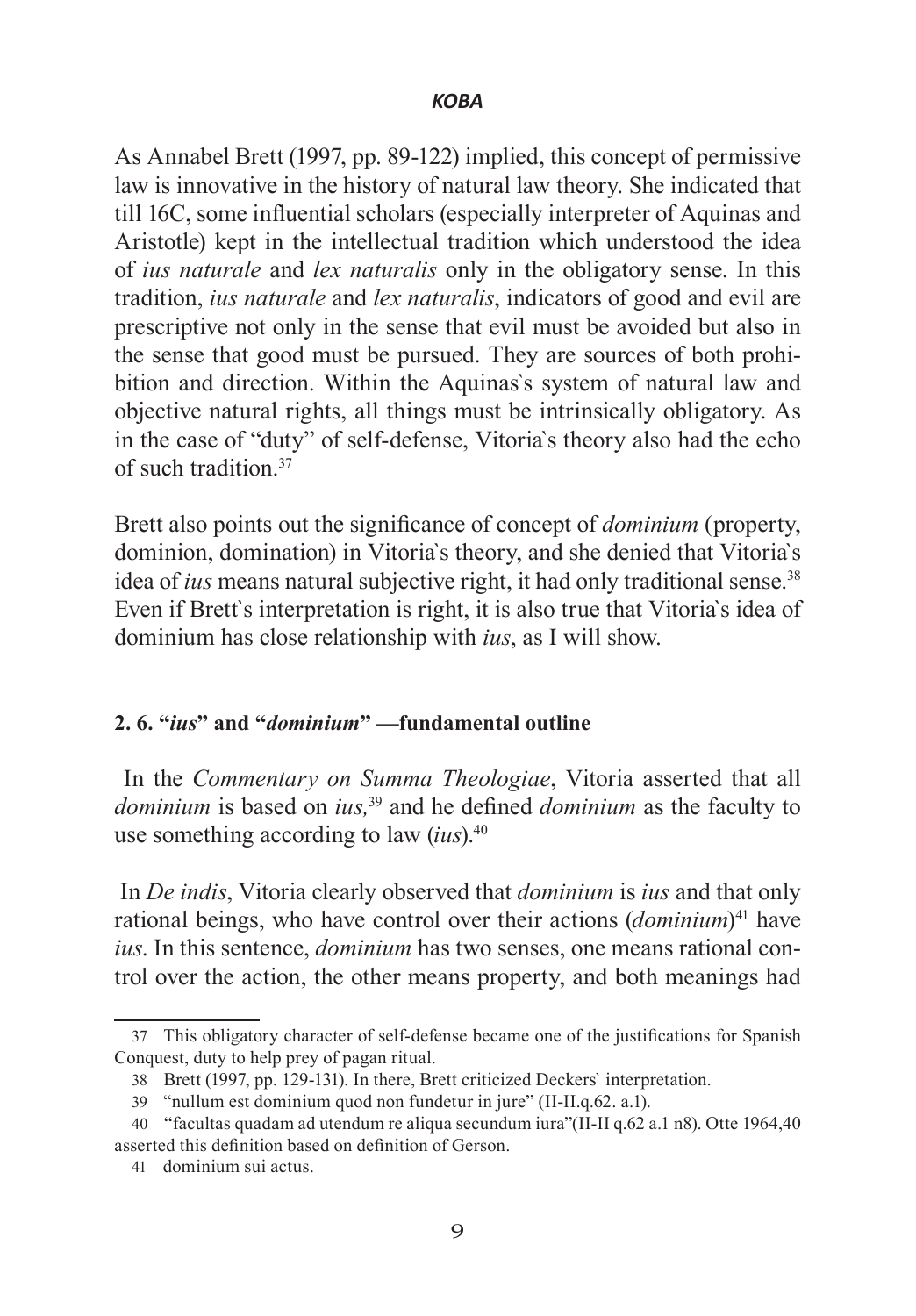a strong relationship with *ius*. <sup>42</sup> *Dominium* in the former sense (rational control over action) is necessary precondition of application of natural law and natural right, only those who have faculty of reason are regarded to have right and to be constrained by natural law,<sup>43</sup> this idea is distinct from Aquinas`s one because Aquinas regarded *ius* as applicable to irrational beings. *Dominium* in the latter sense (property) is also the foundation of *ius*, and Vitoria used the violation of *dominium* as an example of *injuria (*"injustice" or "negation of *ius*"*)*. 44

## **3 Foundation of** *dominium* **and consistency of natural law**

In the previous section, I reviewed earlier interpretations of Vitoria`s theory. We can safely conclude that Vitoria`s theory of right had two aspects which were an objective or normative one and a subjective or liberal one and had strong relationship with the idea of *dominium*. But it is still problematic what is the relationship between them.

In order to understand their relationship, I analyze Vitoria`s treatment of the foundation of private property. In the long western tradition, all things are thought to be common to all people at first condition. This is in part the case of Christian tradition.<sup>45</sup> But in fact from ancient time, things were owned separately, so the relationship between a hypothetical common ownership and the actual separated ownership should be clarified, especially as the search for ways to reconcile them had a strong effect on theory of natural law and natural right. We will first

<sup>42</sup> "Creaturae irrationales non possunt habere dominium.Patet, quia dominium est ius, ut fatetur etiam conradus.(……) Et confirmatur propositio auctoritate S. Thomae: Sola creatura rationalis habet dominium sui actus, quia, ut ipse etiam dicit, per hoc aliquis est dominus suorum actuum, qua potest hoc vel illud eligere" (Vitoria1960, 661-662). Here Vitoria mentions Aquinas`s arguement, but he deployed the idea which Aquinas did not use. In this sentence, Vitoria used *dominium* in two senses, –control over oneself and property of other things, but he might think both are categorized within single definition of *ius*.

<sup>43</sup> Even though Vitoria regarded American Indians as rational beings, it is still problem how children and irrational persons should be treated.

<sup>44</sup> Although he did not identify *dominium* with *ius*, because not only violation of property, but also violation of *ususfructus* (right to use) and *possessio* (possession) implied violation of *ius* (*Commentary on* II-II q.62.a.1).

<sup>45</sup> *Genesis* 1.26-28, Otte (1964, p. 47) points out that this idea is expressed by Church Fathers, for example, Clemens of Alexandria, Cyprianus and Lactantius.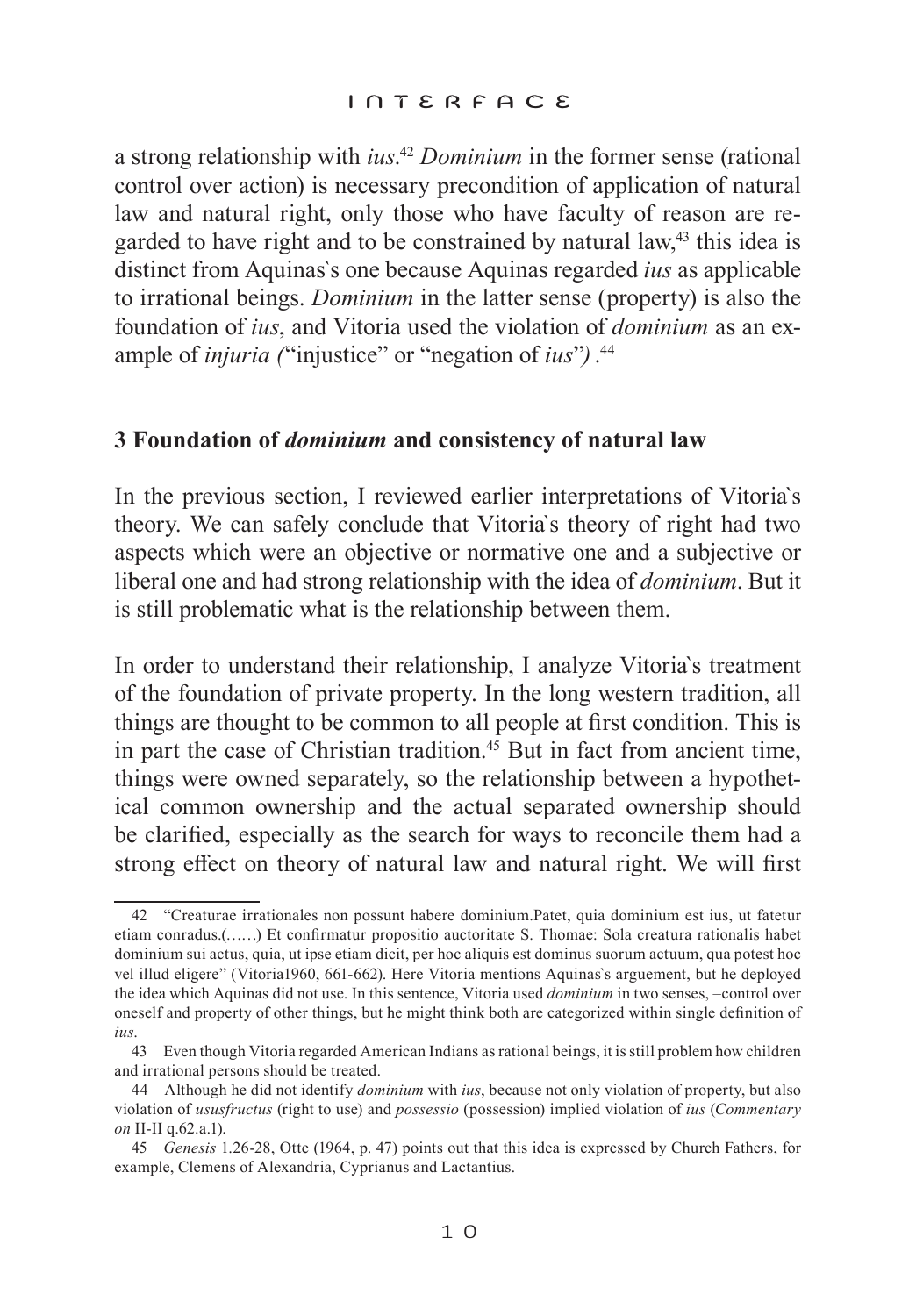examine Aquinas`s case.

## **3. 1 Thomas Aquinas**

As Pauline Westerman suggests, Thomas Aquinas (1225-1274) allows for what may seem at first sight to be deviations from natural law, this is ascertained by his treatment of private property. Although Aquinas asserted that according to natural law, all material things should be owned in common, he nevertheless maintains that natural law does not prohibit us to act contrary to that precept. If it is for the sake of human convenience to institute private property, we are free to do so, just as natural law does not prohibit people to make clothes although they are born naked.46

The institution of private property is therefore regarded as a useful addition to natural law: man`s own product. It is only to be condemned if, in times of scarcity, private property undermined the chances of self-preservation of the people. It is only when one of the (sub-)ends are threatened that private property should be abolished.<sup>47</sup> According to Aquinas, the system of private property is based on *ius gentium*, which is part of natural law.48

Aquinas' treatment itself can be regarded as a reasonable one, he and his followers still tried to understand individual property (*dominia*) as the deductions from natural law, but it also implied (or seemed) that natural law admit to act "contrary to" natural law, and it might amount to a contradiction.49 I think this is partly because Aquinas did not deploy idea of permissive law, nor relate the idea of subjective right with natural law. In order to express something whose function is like subjective right in Aquinas`s theory, which only has the objective prescriptive meaning of ius, some exemption from law must be contained in natural law.<sup>50</sup>

<sup>46</sup> Westerman (1998, pp. 72-74), Summa Theologiae, I-II q.94. a.5 n.3.

<sup>47</sup> Westerman (1988, pp. 73-75), II-II q.66a.2.

<sup>48</sup> Summa, II-II q.57.a.3.

<sup>49</sup> According to Otte (1964, p. 48), Vitoria also regarded this as contradiction.

<sup>50</sup> For a more detailed discussion of Aquinas, see Torrel (2002).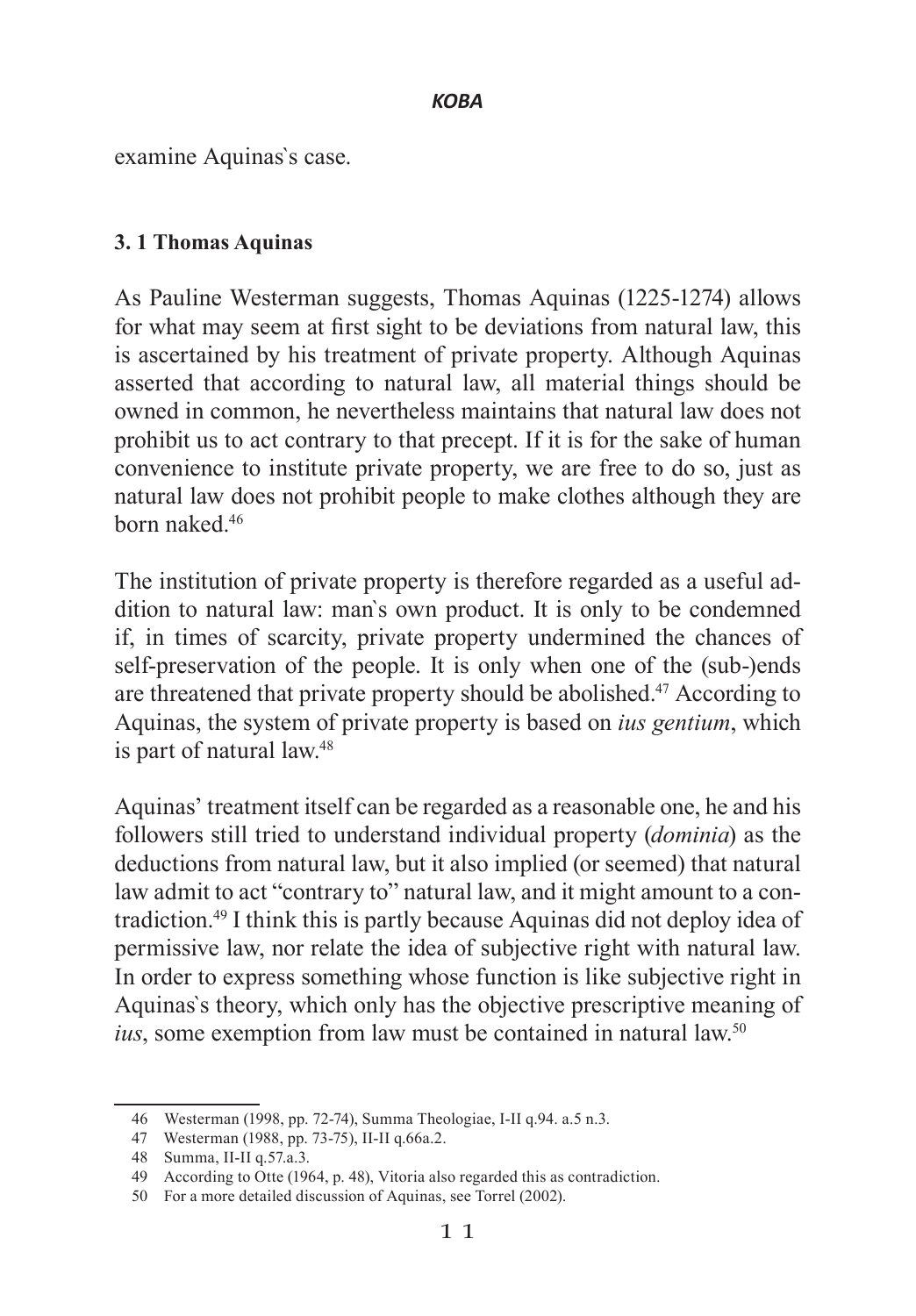#### interface

## **3. 2 Duns Scotus**

Affected by this argument, the nominalist or voluntarist theologians of a later age, Duns Scotus (1265-1308) and William Ockham tried to prove natural law is so variable that even a strict prohibition of murder or fundamental prescription about human agency<sup>51</sup> might be abolished by God's will  $52$ 

According to Scotus, private property is found only on human law, because natural law itself didn`t imply such a system. So, he said that the foundation of private property from original distinction is not based on natural law or law of God, but on human law.53 Consequently, he suggested, orders of *dominium* are dependent on the will of the human legislator. This theory implied the regulation of *dominium* that includes property and slavery.

Followers of Scotus and other nominalist voluntarist theologian still had influence in  $16C<sub>54</sub>$  and humanists in that century had the similar idea, that system of property and treatment of humans outside one's own country are little bound by the regulation of law of God or natural law.55

## **3. 3. Francisco de Vitoria**

Against such a trend, Vitoria must show that the foundation of private property itself has a strong relationship with natural law. In order to understand his endeavor, we see Vitoria`s *Commentary on Summa Theo-*

<sup>51</sup> As it is like Ten Commandment of Holy Scripture.

<sup>52</sup> Böckenförde (2006, pp. 273-319).

<sup>53</sup> "Tertia conclusio, quod revocato isto precepto legis naturae, de habendo omnia communia, et per consequens, concessa licentia appropriandi et distinguendi communia, non fiebat actualis distinctio per legem naturae, nec per divinam.... Per legem naturae non, ut videtur probabile, quia non apparet quod illa determinet ad opposita; ipsa autem determinavit in natura humana hoc quod omnia essent communia... Et licet quasi statim post naturalem apprehensionem de hoc, quod est res esse dividendas, occurrat ill tanquam probabilis et manifesta, tamen rationabilius est dicere, quod ipsa non sit de lege naturae, sed positiva. Ex hoc sequitur quod aliqua lege positiva fiebat prima distinctio dominiorum" (Scotus1894, 265).

<sup>54</sup> For example, Jacques Almain (? ~1515) was influential Scotist and Vitoria also read Almain`s commentary on Scotus.See Burns (1991, pp. 149-155).

<sup>55</sup> Tuck (1999, pp. 16-77).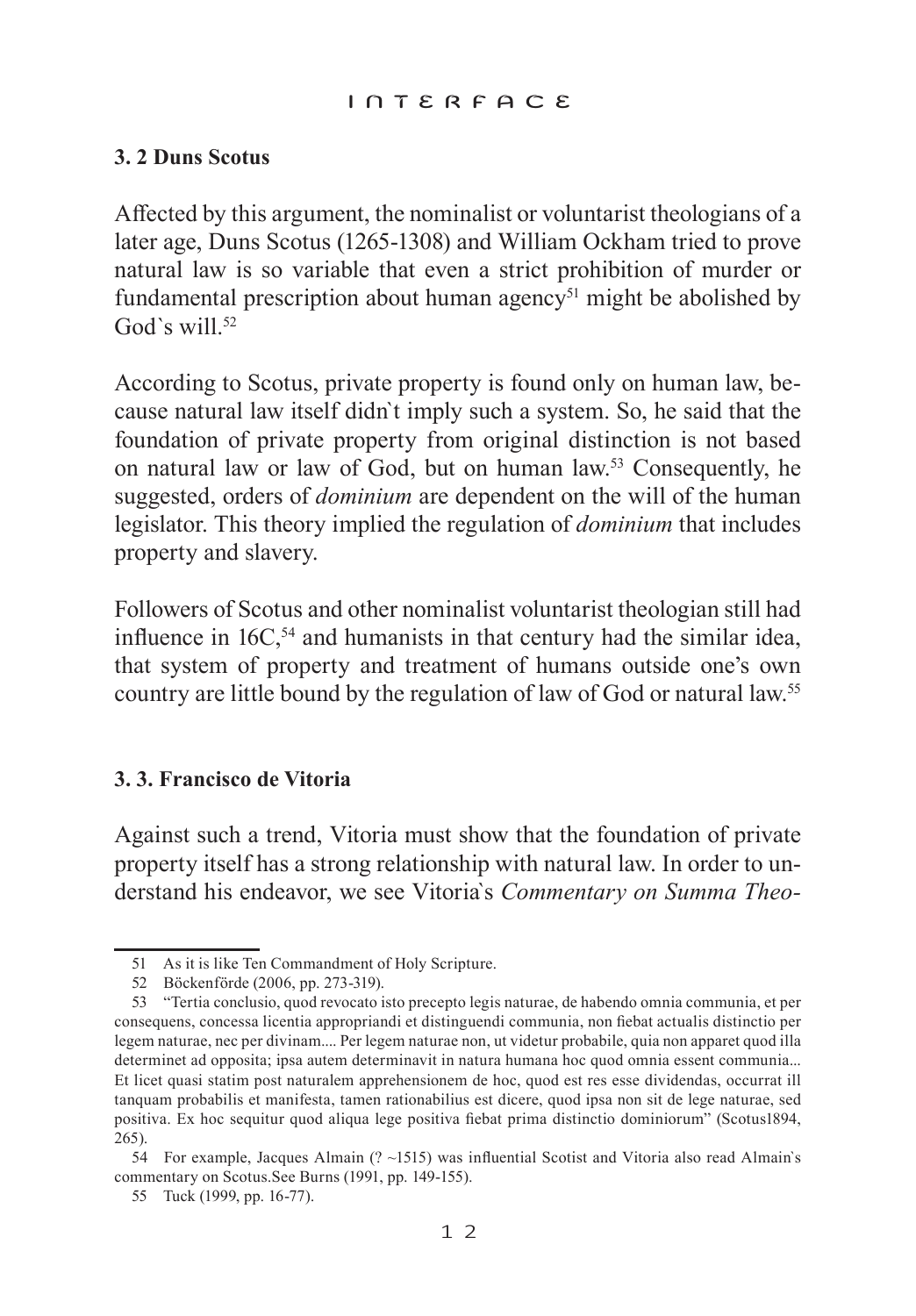*logiae* II-II Q.62.a1.n20*<sup>56</sup>* where he argues about the legal status of division.

At first, it seems that Vitoria also accepts Scotist tradition and reject Aquinas`s idea. He observed that appropriation and division are based on human *ius* because natural "*ius*" or "*ius*" of God<sup>57</sup> do not command such things.<sup>58</sup>

However, this is just one proposition. In the following sentence Vitoria proposed an opposing argument that such division must not be true, or must be injustice even if such division exists because it is not based on natural or God`s "*lex*", because "*ius*" make us toward all property or domination *(dominium)* without division.<sup>59</sup> This proposed opposition says that natural law (*ius*) derives from God and it cannot be changed by anyone else except by God himself.<sup>60</sup>

Vitoria cited Conradus Summenhart`s argument and Gratian`s definition in *Decretum* that natural law (*ius*) is immutable, and he rejected Scotus's idea.<sup>61</sup>

After that, Vitoria deployed the idea of permissive law (*lex*) 62 and as-

60 Vitoria, II-II. q.62a.1n.20 «Jus enim naturale est a Deo et magis quam positivum divinum, quia forte jus illud scilicet naturale Deus non posset auferre, ut dicit Scotus et alii, quod praecepta decalogi non potest mutare, licet bene jus divinum positivum posset auferre. Ergo nullus potest me privare illo jure.".And according to Vitoria, Scotus coped with this problem by asserting that God truly changed the natural law." Ad hoc Scotus in 4, d.15,1.2,conc.2 dicit quod bene verum est quod de jure naturali aliquando omnia fuerunt communia;sed jam non sunt,quia illud praeceptum juris naturae fuit revocatum a Deo." (ibid).

61 Vitoria, II-II. q.62a.1n.20 "Sed arguit Conradus contra hoc, quia lex naturalis est immutabilis, ut habetis d.6, SS His itaque, ubi dicit Gratianus: <Itaque naturale jus ab exordio incipiens manet immobile et immutabile>. Ergo.Item quia lex naturalis numquam praecepit fieri talem divisionem."

62 Vitoria, II-II. q.62a.1n.20. "Dico praecepit, quia lex potest esse praeceptiva, et alia potest esse consultiva, et alia permissiva." Here he used 1st declension and explicitly referred to idea of permissive

<sup>56</sup> It is based on Vitoria`s lectures of 1530s.

<sup>57</sup> It is difficult to decide whether in this sentence he uses "ius" in the sense of "law", or he used this term to mean God`s faculty or power of nature.

<sup>58</sup> Vitoria, II-II. q.62a.1n.20 "Divisio et appropriatio rerum facta fuit jure humano. Patet, quia facta est ut videmus; et non jure naturali nec divino, ut dictum est, nec angeli fecerunt eam."

<sup>59</sup> Vitoria, II-II. q.62a.1n.20 "Sed contra istam propositionem arguitur sic: Non licuit hominibus facere talem divisionem et appropriationem: ergo talis divisio non est facta, vel si facta est, non tenet, et adhuc omnia sunt communia, immo est praeda injusta facere illam divisionem.Amtecedens tamen probatur, quia divisio et appropriatio rerum est contra legem naturae, nam jus naturale fecit me dominium omnium rerum:ergo nullus potuit a me auferre istud dominium."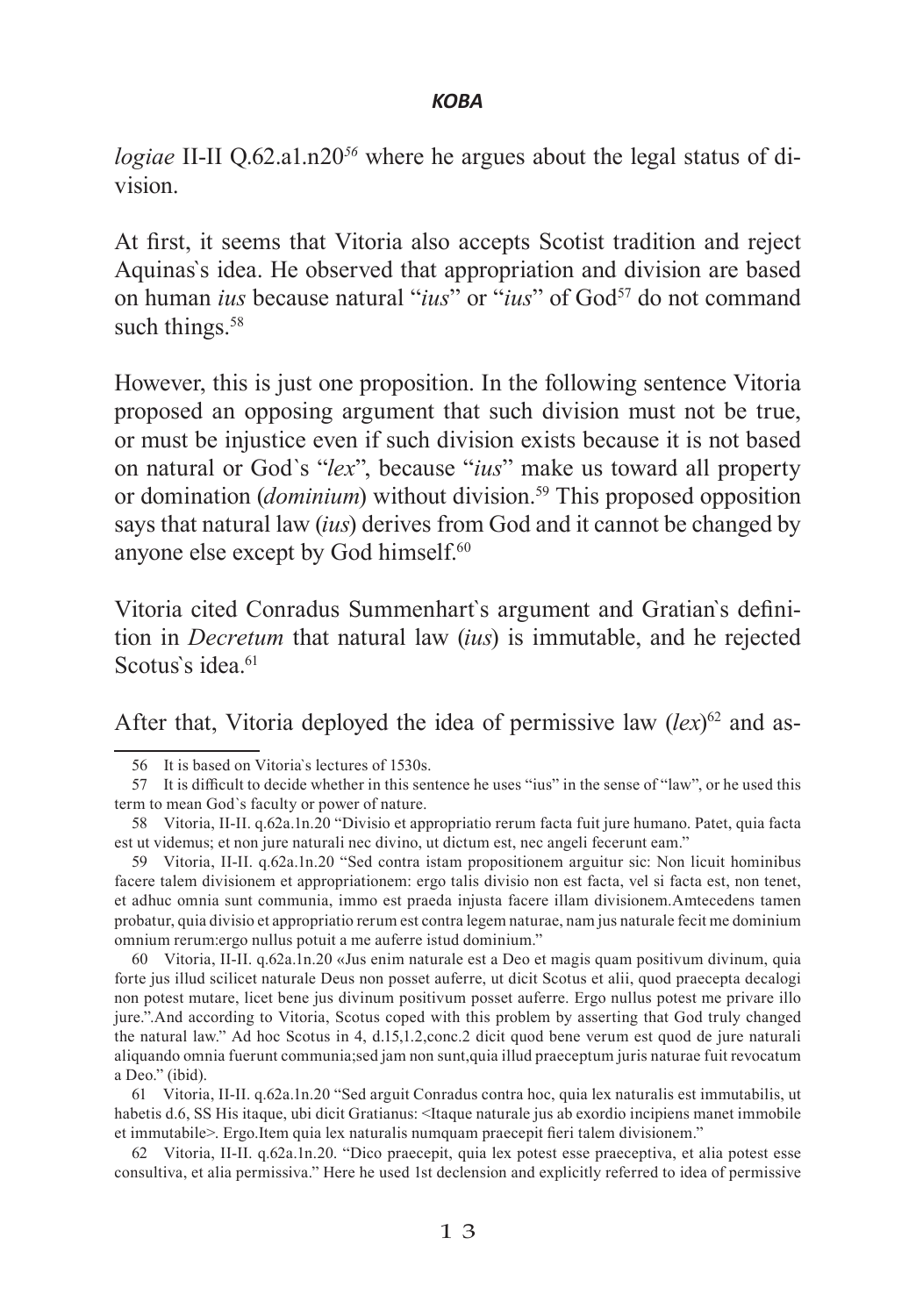serted that the division of things is not derived from the revocation of natural law(*lex*), because natural law (*lex*) does not command property of all things,  $63$  it is only conceded to human beings,  $64$  So against Scotus, the division of things is no violation of natural law (*lex*).65 Vitoria says natural law itself admits to divide things by human's authority,<sup>66</sup> and he concludes<sup>67</sup> that there is no natural law *(ius)* which "commands" common property, and if human beings have all power toward all things by natural law, the division of things is also derived from natural law (*sequitur quod de jure naturali*).68

## **4 Conclusion**

I showed through interpretation of some of Vitoria`s writings that Vitoria tried to keep a distance from Scotus and to explain private property as based on natural law. In order to accomplish those tasks, he used the idea of the permissive (or concessive) natural law and asserted that the idea of *dominium* already implied right to divide. At this point, his idea of *dominium*, which has a strong relationship with *ius* is regarded to imply the possibility of free action and division by human beings. Human beings` *dominium* gives people possibility to act freely, but at the same time, natural law is still obligatory for them. Though this approach in-

law and idea of "lex consultiva".

<sup>63</sup> Vitoria, II-II. q.62a.1n.20 "ergo ad faciendam divisionem rerum non opus erat revocare legem naturalem, quia lex naturalis nunquam praecepit illud". I undestood "illud" as "illud jus naturae, quod erat omnium hominum".

<sup>64</sup> Vitoria, II-II. q.62a.1n.20 "Sed illud nunquam fuit praeceptum, sed concessum est ut omnia essent communia."

<sup>65</sup> Vitoria, II-II.q.62. a.1n.20.p.77 "Ergo non opus fuit abrogatione legis naturalis ad dividendas res, ut dicit Scotus, contra quem arguimus".

<sup>66</sup> Vitoria, II-II.q.62. a.1n.20.p.77 "Dico igitur quod potuit licite humana auctoritate fieri divisio rerum sine tali revocatione".

<sup>67</sup> Vitoria, II-II.q.62. a.1n.20.p.77 "Et item, si homo esset dominus omnium de jure naturali, poterat facere quidquid vellet;....Concedimus ergo quod nullus fuit praeceptum quod omnia essent communia, sed solum fuit concessio.Cum ergo homines habebant potestatem in omnibus de jure naturali, et erant vere domini, sequitur quod de jure naturali potuerunt dividere posessiones et facere ex eis quidquid voluerunt."

<sup>68</sup> Böckenförde (2006, p. 354) misunderstood this. According to him, Vitoria abandoned natural law as foundation of provate property, but this paper shows that it is not true. Otte (1964, p. 49) defines Vitoria`s treatment of division "unthomistisch", but Otte`s explanation that Vitoria founded private property only on human law is mistaken.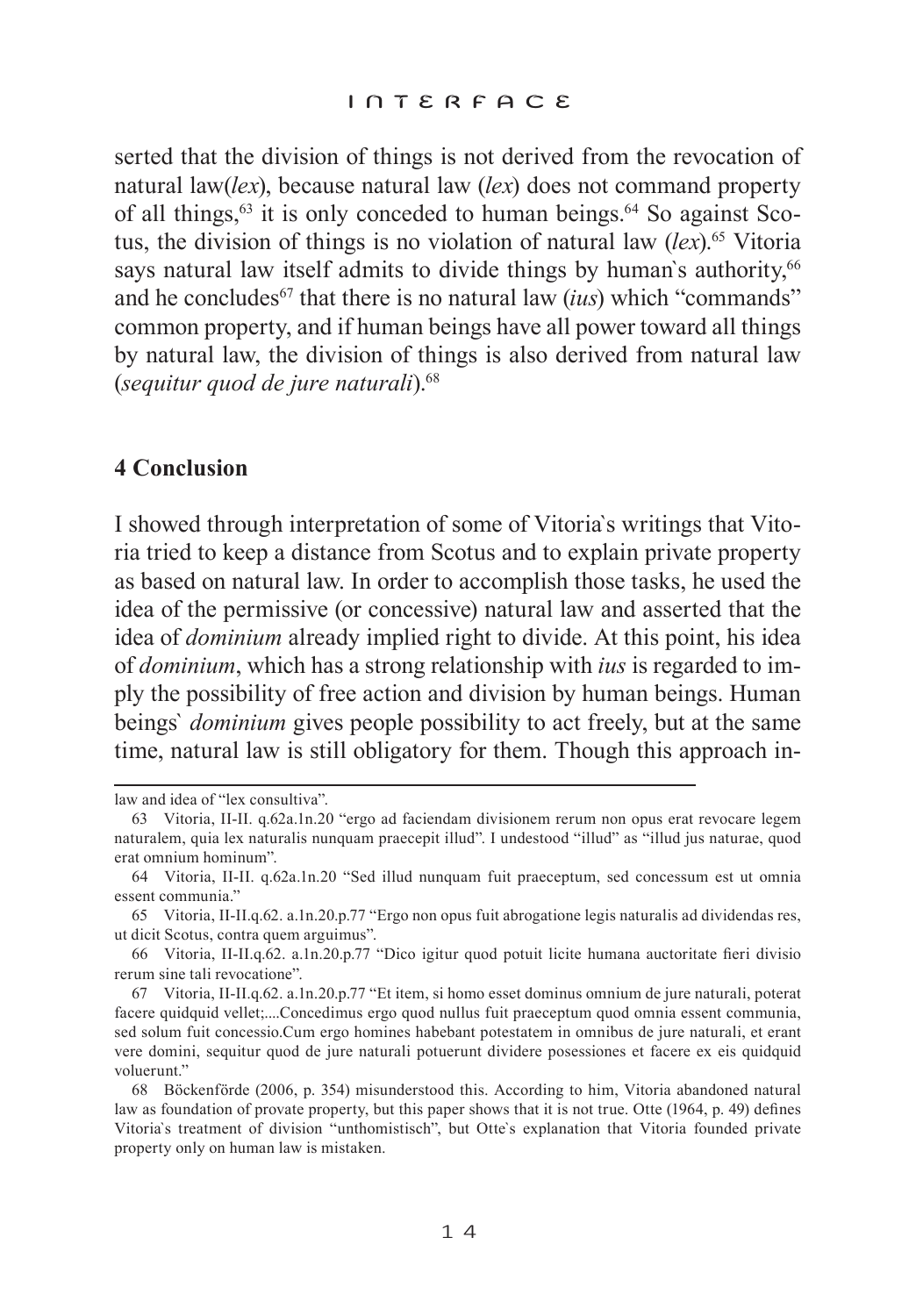cludes a break from Aquinas`s theory, it is necessary for the validity of natural law against theoretical criticism of nominalists. Finally, I also argued against some research that there is still conflation of subjective and objective meaning in Vitoria`s usage of "*ius*" and I suggested that there should be more cautious analysis.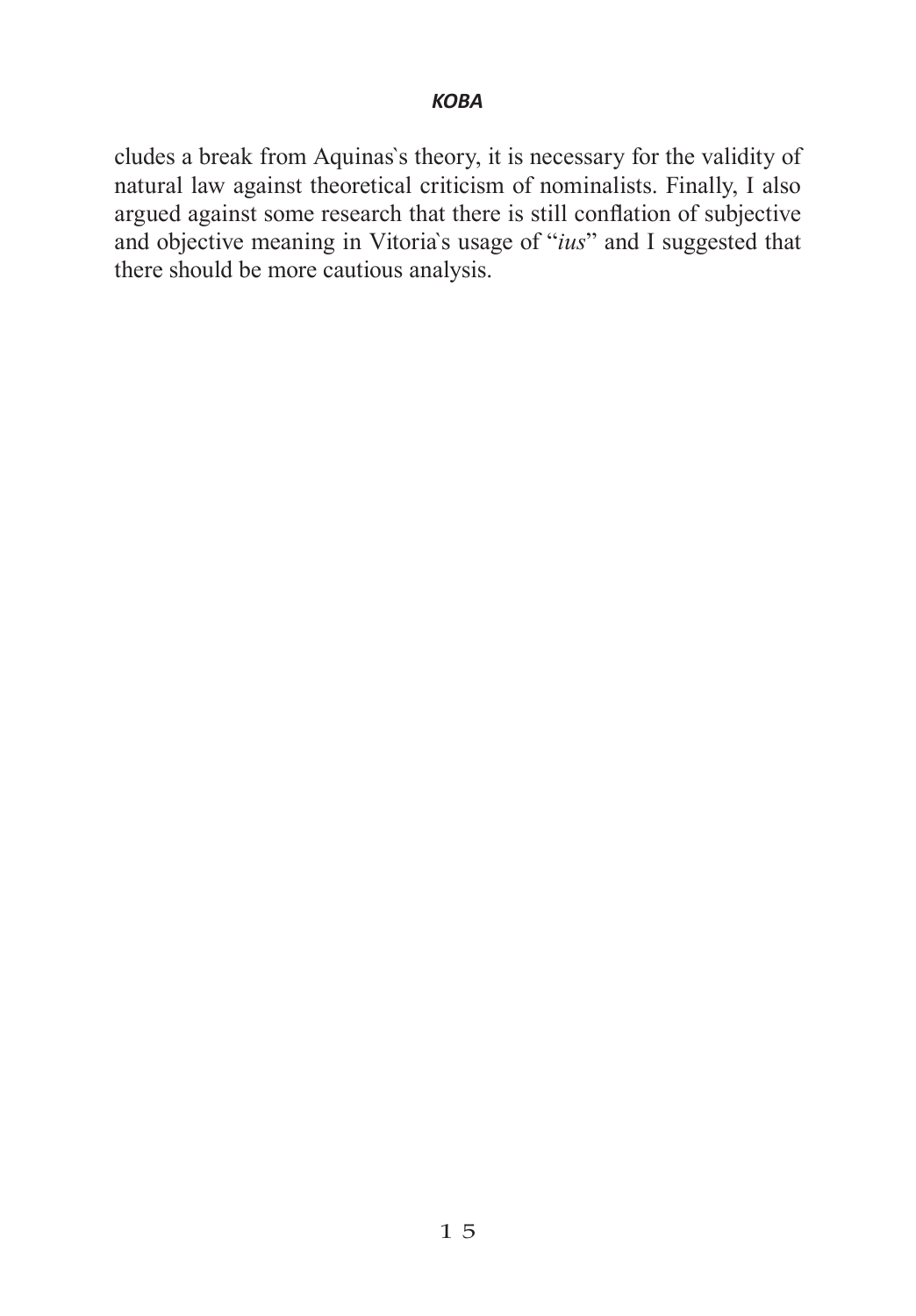## **References**

- André-Vincent, P. I. (1971). *Droit des Indiens et développement en Amérique latine. Paris:* Éditions inter-nationales.
- Böckenförde, E. W. (2006). *Geschichte der Rechts- und Staatsphilosophie Antike und Mittelalter*. Tübingen: Mohr-Siebeck.
- Burns, J. H. (1991). "Scholasticism: survival and revival". In Burns, J.H. (Ed.). *The Cambridge History of Political Thought 1450–1700*, (pp. 132-156). Cambridge: Cambridge University Press.
- Brett, A. S. (1997). *Liberty, Right and Nature: Individual Rights in Later Scholastic Thought*. Cambridge: Cambridge University Press.
- Campagna, N. (2010). *Francisco de Vitoria: Leben und Werk: Zur Kompetenz der Theologie in politischen und juridischen Fragen.*  Münster: Lit Verlag.
- Cavallar, G. (2002). *The Rights of Strangers: Theories of International Hospitality, the Global Community and Political Justice since Vitoria*. London: Ashgate.
- Cortest, L. (2008). *The Disfigured Face: Traditional Natural Law and Its Encounter with Modernity. New York:* Fordham University Press*.*
- Deckers, D. (1991). *Gerechtigkeit und Recht: eine historisch-kritische Untersuchung der Gerechtigkeitslehre des Francisco de Vitoria.* Freiburg im Breisgau: Universitätverlag Freiburg.
- Demelemestre, G. (2015). "Dominium et ius chez Francisco de Vitoria, Domingo de Soto et Domingo Bañez". *Laval Théologique et Philosophique*, 71(3), 473-492.
- Doyle, J. P. (1997). "Introduction", *Reflection on Homicide & Commentary on Summa Theologiae IIa-IIae Q. 64.* Milwaukee: Marquette University Press.
- Hamilton, B. (1963). *Political Thought in Sixteenth-Century Spain, Oxford:* Oxford University Press.
- Hernández-Martín, R. (1999). *La lezione sugli indios di Francisco de Vitoria.* Milano*:* Jaca Book.
- Luhmann, N. (1981). *Gesellschaftsstruktur und Semantik: Studien zur Wissenssoziologie der modernen Gesellschaft II*. Frankfurt: Suhrkamp.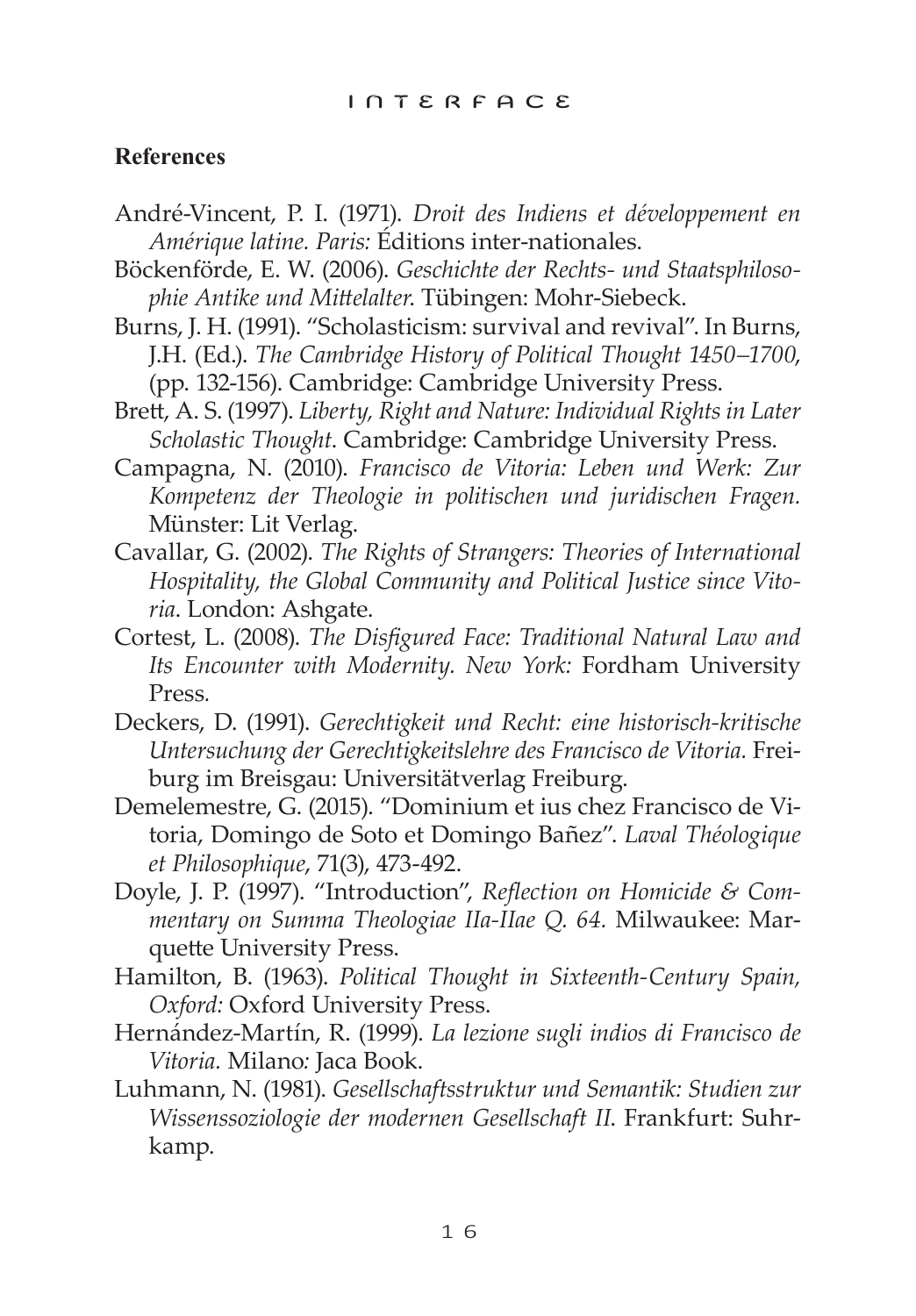- Noreña, C. (1975). *Studies in Spanish Renaissance Thought*. Heidelberg: Springer.
- Otte, G. (1964). *Das Privatrecht Bei Francisco de Vitoria.* Böhlau: Verlag.
- Scotus, D. (1894). *Opera omnia,* vol. 18. Paris: Louis Vivès.
- Spindler A. (2016). "Law, Natural Law, and the Foundation of Morality in Francisco de Vitoria and Francisco Suárez". In Kirstin B. & Marko, J. F. (Eds.) *The Concept of Law (lex) in the Moral and Political Thought of the 'School of Salamanca'*, (pp. 172-197). Leiden, Boston: Brill.
- Tierney, B. (1997). *The Idea of Natural Rights.* Grand Rapids: Scholars Press for Emory University.
- –––. (2002). "Natural Law and Natural Rights Old Problems and Recent Approaches". *The Review of Politics,* 64(3), 389-406.
- –––. (2007). "Vitoria and Suarez on ius gentium, natural law, and custom". In Amanda P. S. & James B. M. (Eds.). *The Nature of Customary Law*, (pp. 01-124). Cambridge: Cambridge University Press.
- –––. (2014). *Liberty and Law: The Idea of Permissive Natural Law, 1100-1800*, Washington D.C.: The Catholic University of America Press.
- Todescan, F. (2016). "From the "imago Dei" to the "Bon Sauvage": Francisco de Vitoria and the Natural Law School". In Beneyto, J.M. &, Corti V. J. (Eds.). *At the Origins of Modernity Francisco de Vitoria and the Discovery of International Law, (*pp. 21-43). Springer.
- Torell, J. P. (2002). *Initiation à saint Thomas d'Aquin: Sa personne et son oeuvre*. Paris: Cerf.
- Tuck, R. (1979). *Natural Right Theories Their Origin and Development.* Cambridge: Cambridge Univeristy Press.
- –––. (1999). *The Rights of War and Peace: Political Thought and the International Order from Grotius to Kant*. Oxford: Oxford University Press.
- Vitoria, F. (1995). "De Potestate Civili". In Horst, U. & Justenhoven, H. G. (Eds.) *Vorlesungen: Relectiones. – Bd 1: Völkerrecht, Politik, Kirche*, (pp. 114-161). Stuttgart, Berlin, Köln: Kohlhammer.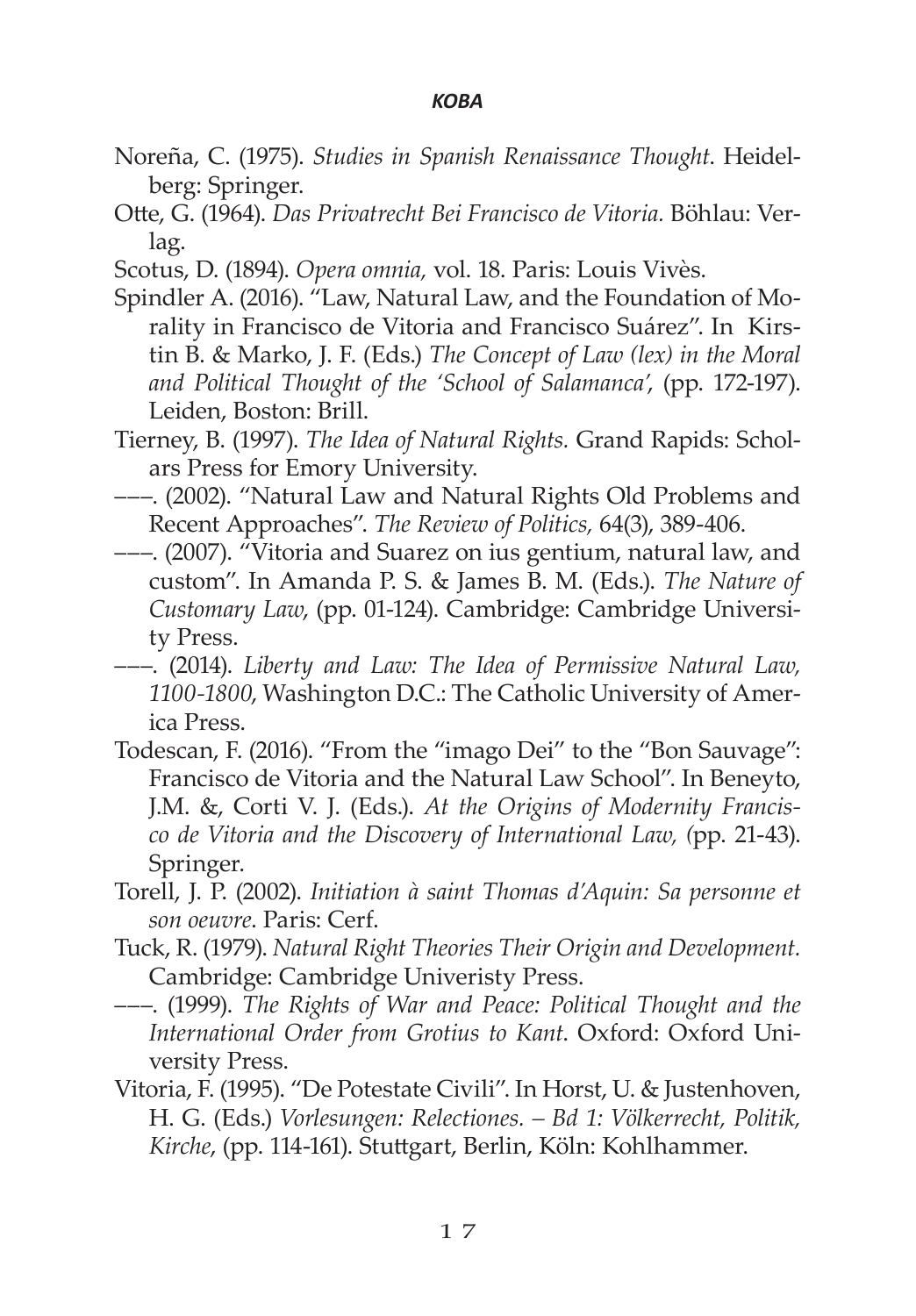- –––. (2008). *Relectio de potestate civili: Estudios sobre su filosofía política.* Madrid: Consejo Superior de Investigaciones Cientificas.
- –––. (1935). *De justitia*, vol. 3, Heredia, B. (Ed.). Madrid: Asociación Francisco de Vitoria.
- –––. (1960). *Obras de Francisco de Vitoria,* Urdanoz, T. (Ed.). Madrid: BAC.
- Wagner, A. (2018). "Francisco de Vitoria". In Domingo, R. & Martínez-Torrón, J. (eds.) *Great Christian jurists in Spanish History*. Cambridge: Cambridge University Press.

Westerman, P. C. (1997). *The Disintegration of Natural Law Theory. Aquinas to Finnis*. Leiden, New York, Köln: Brill.

> [received April 14, 2019 accepted October 16, 2019]